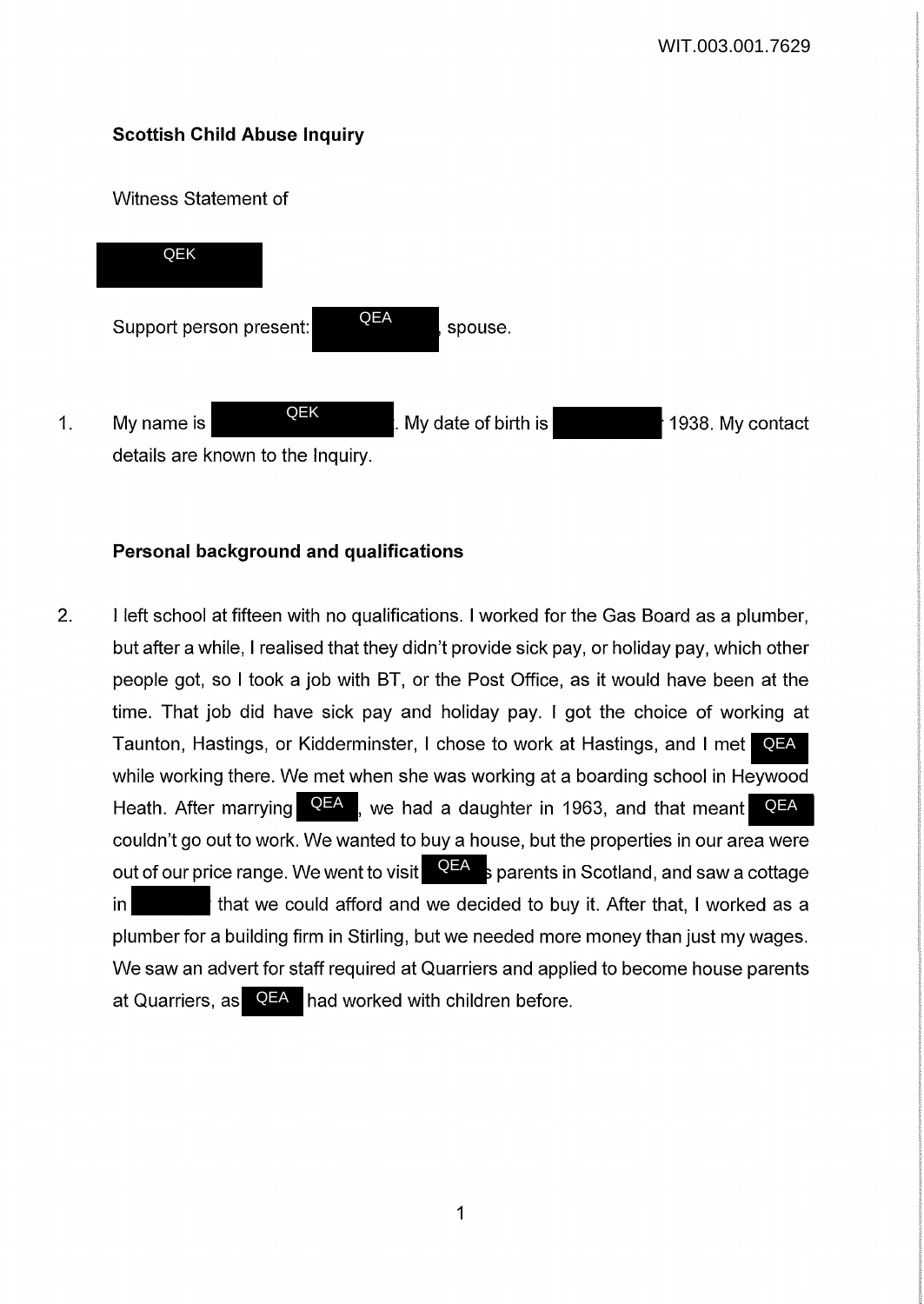## **Quarriers' staff**

### Recruitment procedures

- 3. We started work at Quarriers, in either late 1964 or early 1965. We went for an interview with Mr Banner, I think that was his name. I can't remember what questions we were asked, they just asked about our experience to do the job. The expectation was that the man would be qualified in some trade that was necessary for the village, and the woman would be responsible for childcare and managing the house. I worked as a plumber at Quarriers. There were other house fathers with trades such as electrician, painter, and carpenter, although the chief electrician wasn't a house parent. I hadn't worked as a care provider for children before I went to Quarriers.
- 4. As far as training was concerned, we were taken round the place and shown everything about the village set-up but there were no formal training courses. I don't know if there were any background checks done. There was a policy book in the main office, but I can't recall any staff handbook being issued to us.

### Structure at Quarriers

- 5. When you went in the front gate, the offices were on the left hand side, and then you went up a road to the cottages. There was a church, laundry, and at the top a big hall and a school. Further down there was a park or playground area, a grocer's shop and a store. We had meat, eggs and vegetables delivered to us.
- 6. We had one child assistant in our cottage and a domestic helper, Mrs McFeeley. We called her Mrs Mack. She lived nearby Quarriers village. We kept in touch with her after we left, but she died last year. The child assistants changed over the years we were there. First, there was Nancy Douglas, then a girl called Joan from the Isle of Skye and finally a girl called Else, from Holland.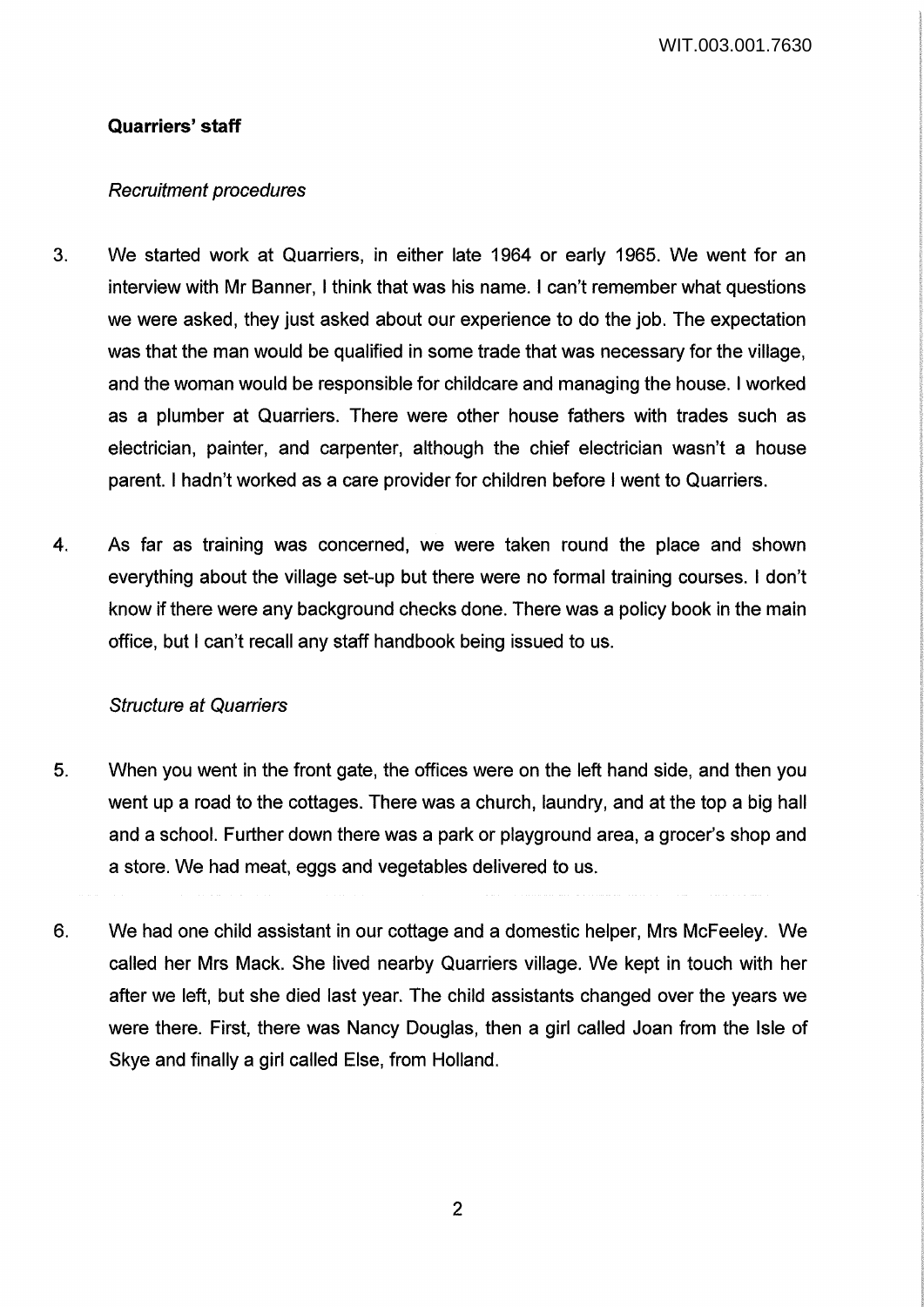7. There were other staff who worked at Quarriers who had specialist trades, like the plumber Ernie Bental. We felt supported by Quarriers. We felt we were provided for adequately to allow us to look after children.

### Personal role and duties

8. We were the house parents for cottage number 3, we were always at number 3. We had five very happy years working at Quarriers, from about 1965 to 1970. We ran it like our own home. I was out doing plumbing work, and **QEA** did most of the cooking and housekeeping.

### **Life at Quarriers**

#### **General**

- 9.  $\blacksquare$   $\blacksquare$  dealt with reporting to the head of the village, Mr Holman, in the main office. I don't know how often she spoke to him, it was just from time to time. We spoke to him more socially than about management. After Mr Banner left, the head was Mr Coleman and then Mr Mortimer, who  $\mathbb{R}^{n}$  knew from when they worked at QEA QEA
- 10. We just spoke to the other house parents socially. There was a Mr and Mrs Young and a Mr and Mrs Willis, they bought a house at Quarriers and fostered children. I can't remember the names of the other couples. The house parents did socialise, but not much, as we were just too busy.
- 11. There were ten or twelve houses at Quarriers, I think that Quarriers was good to begin with, but I saw a lot of changes in the five years we were there, and as it grew it might have become too big for the children to feel at home in. There must have been between four and five hundred children in Quarriers during the time we were there. We had fourteen children in our house in the time we were there, as well as our own daughter The children in our cottage called us, "Uncle **QEX**" and, "Aunty QEK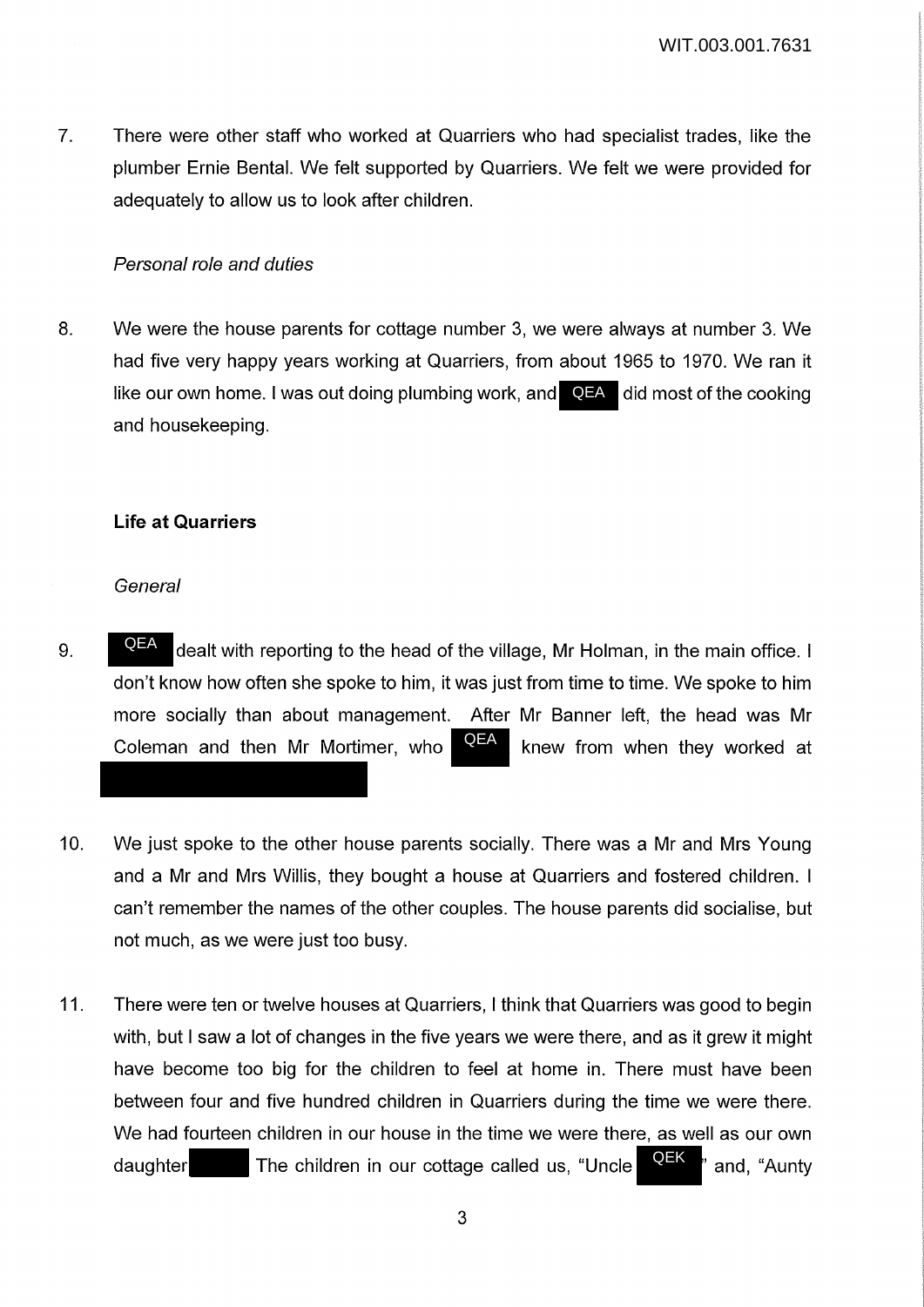There was roughly an even split of boys and girls. When children came to us, we would be told a little bit about them, then they just brought them in and introduced us and we introduced the new child to the other children. I don't know if there was a process for deciding which children went into which cottage, or if there was a personal care plan for individual children. I don't think people realise how much Quarriers did for children. QEA

12. We had the children from the **family.** Before that, if there were children under school age, they went to a separate home, but we took all the **QNT** children despite two of them being below school age. We were very happy about that, as we thought it was a shame for siblings to be split up, especially after being separated from their parents. Before that, I don't know if children were able to keep in touch with younger siblings in separate care, as the  $\frac{QNT}{QNT}$  children were the first we had with siblings below school age. I think they placed them with us, as they could see we had who was eighteen months old when we went to Quarriers. The  $\blacksquare$  QNT QNT were **QNT** 

who were two and three years old when they arrived. **EXPLE** is now a music teacher. QNT QNU

- 13. We had a boy called who was about fourteen. He came to us from another cottage at Quarriers. I don't know if he asked to be moved or the house parents did. We didn't get any information on why he was moved.
- 14. Another of the children place with us was **He came to use from an** approved school in Aberdeen, although he took to our household routine without any problems.
- 15. There were **and and CANS** who came to us early on, but I just can't remember the names of the other children. None of the children that we took in left us when we were there, they were all still in our cottage by the time we left, after five years. There were **QDR** and QNS

4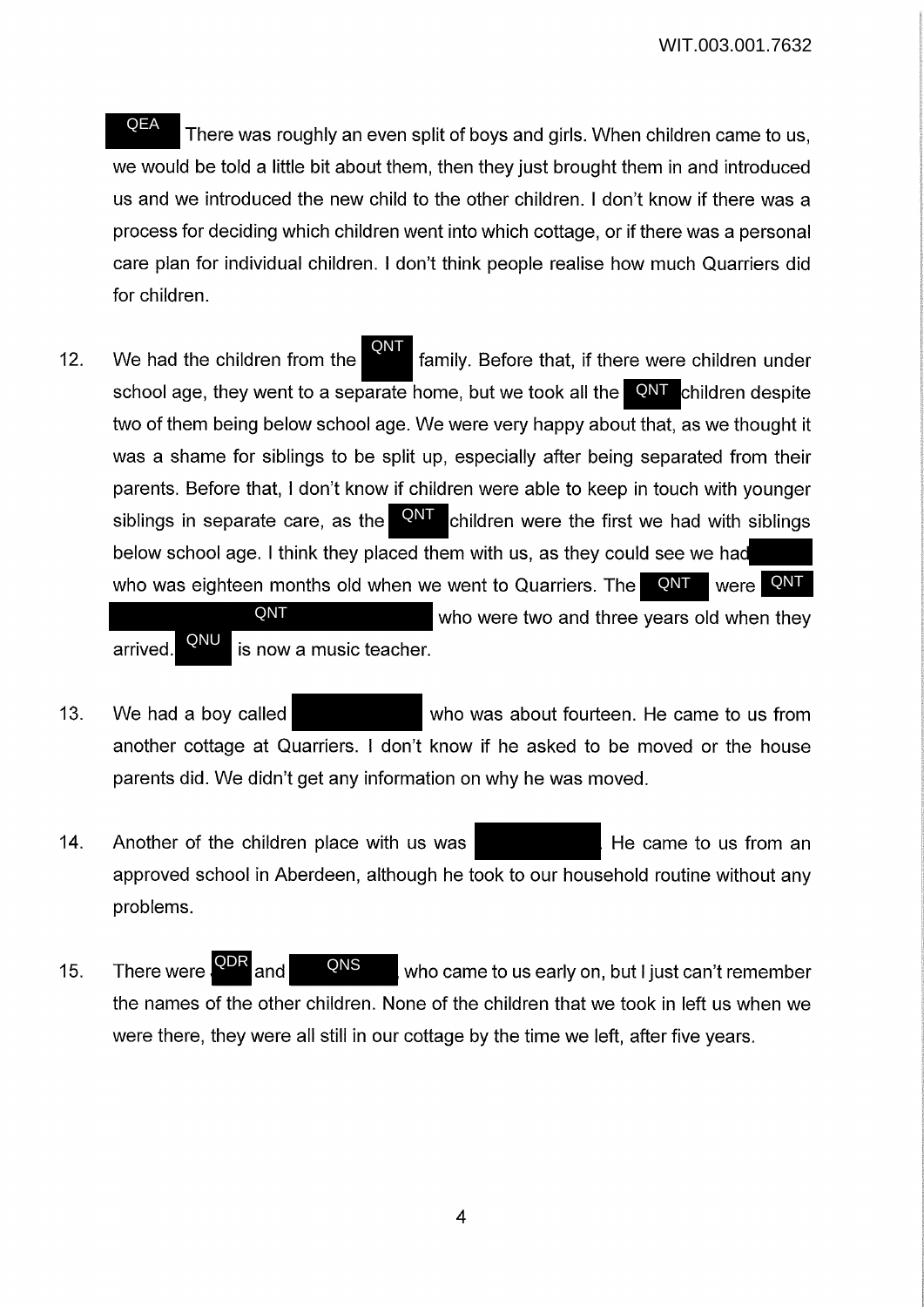### Mornings and bedtime

- 16. We had a bedroom for the boys, and a bedroom for the girls. These were like dormitories. The boys' bedroom was about fourteen feet by twelve feet. Each child had a bed and a cabinet beside the bed to put their own things in but there were no bedside lights. I think there was also a chest of drawers with a drawer each for the children but there wasn't much room for more furniture. There was another room upstairs, at the back of the house, which I think the older girls had. We had our bedroom on the other side of the building. Our daughter had her own little bedroom above the front door of the house. I can't remember what time we got the children up in the morning but they would have breakfast and then off to school.
- 17. The little children went to bed earlier than the older ones and it worked its way up depending on age. We read bedtime stories to them, and then lights out. We always had the door to our bedroom open a little bit, in case any of the children needed us during the night.

#### **Mealtimes**

- 18. We got all of our food delivered to us by Quarriers and we just had to use what they gave us, but there was a good variety of food, eggs, good quality meat and vegetables. We always got fish on Fridays, and I would batter the fish and make chips. made soups and puddings like cakes, tarts, apple crumble and rice pudding. She was trained in large scale catering, so it wasn't a problem. We ate the same food as the children, and we ate with them. QEA
- 19. Breakfast was usually toast and porridge, cornflakes, or something cooked. I can't remember if  $\sqrt{1-\frac{1}{n}}$  let the children choose from all of these options or if we just did certain things on different days. QEA
- 20. Dinner was in the dining room. We had two big tables for everyone to sit at. I don't think we had set places for the children to sit at. If any of the children didn't like what they were given, we never forced them to eat it. If they didn't like the meat, we would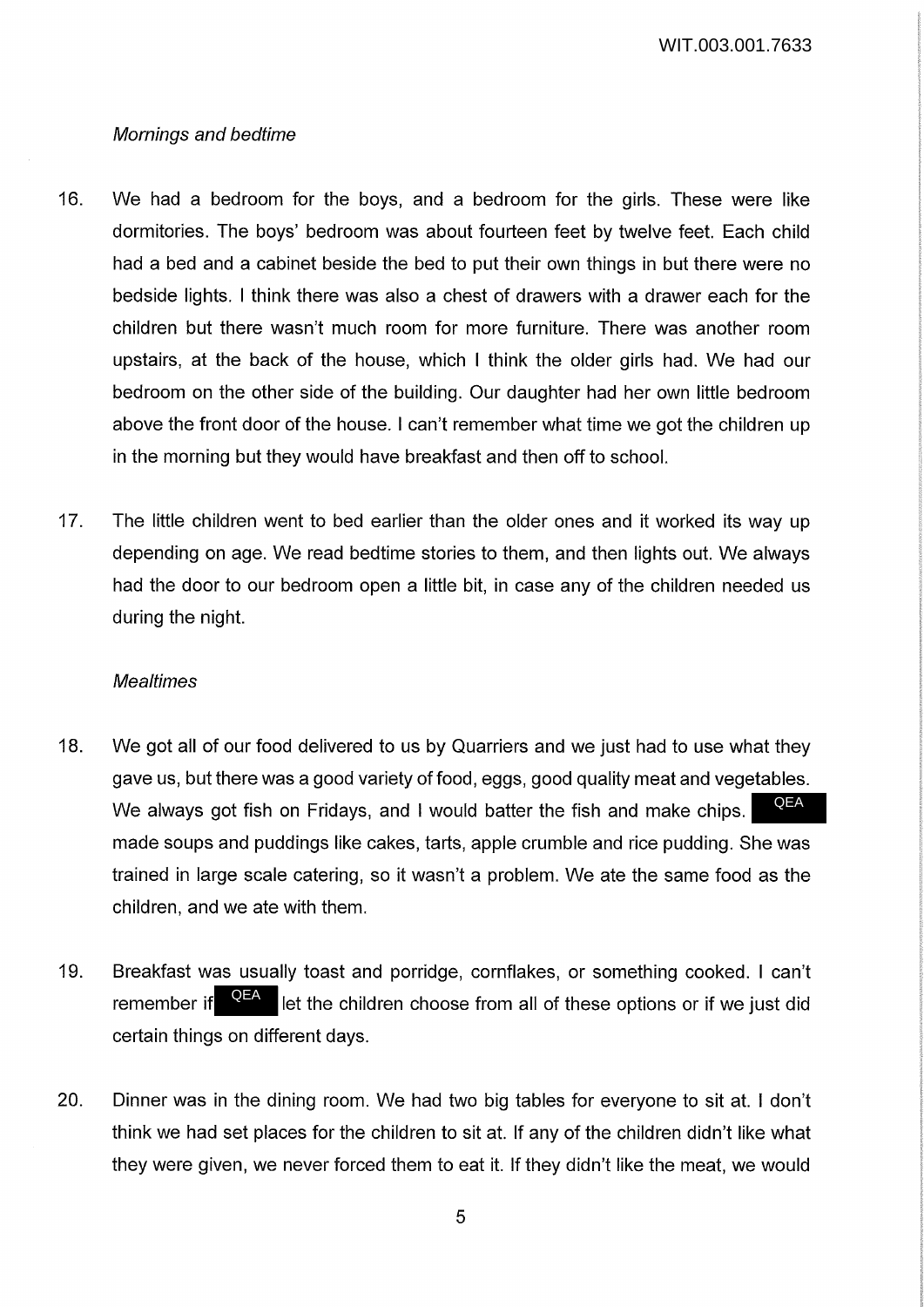just give them gravy and some vegetables. We never forced food into their mouths, that would be dangerous, they could have choked.

### Washing and bathing

21. QEA would wash and bathe the youngest children,  $\overline{QNU}$  and  $\overline{QNV}$ . I can't remember if it was every night or two to three times per week. The older ones would go in for a bath and bathe themselves, but we would keep an eye on them to make sure everything was alright. We had two baths in the bathroom and they would go in two at a time, two boys or two girls. We changed the water after each child had bathed. It wasn't a regimented time for baths, like seven o'clock or anything, it was just as and when they needed a bath. QNU QNV **OFA** 

#### Bed-wetting

22. We had no problems with that, maybe some of the little ones did, but we had a laundry so the sheets just got sent out. The laundry ironed clothes too.

### **Clothing**

23. There was a clothing store and went down and got whatever she needed for the children. It was a combination of new and used clothing, which had been donated. QEA

### Leisure time

24. We had a big playroom downstairs in our cottage and a little lounge but the dining room was used more like a living room when we weren't eating. We had a television in the living room and there was a tannoy system from the main office to all the cottages. We would get daily announcements or updates at 11.00 am. There was a swimming pool, a football pitch, which they used to play rugby on too, but I think rugby is a dangerous game. They used to lay on many activities for the children to do in the village, they had Guides, Scouts and Boys Brigade.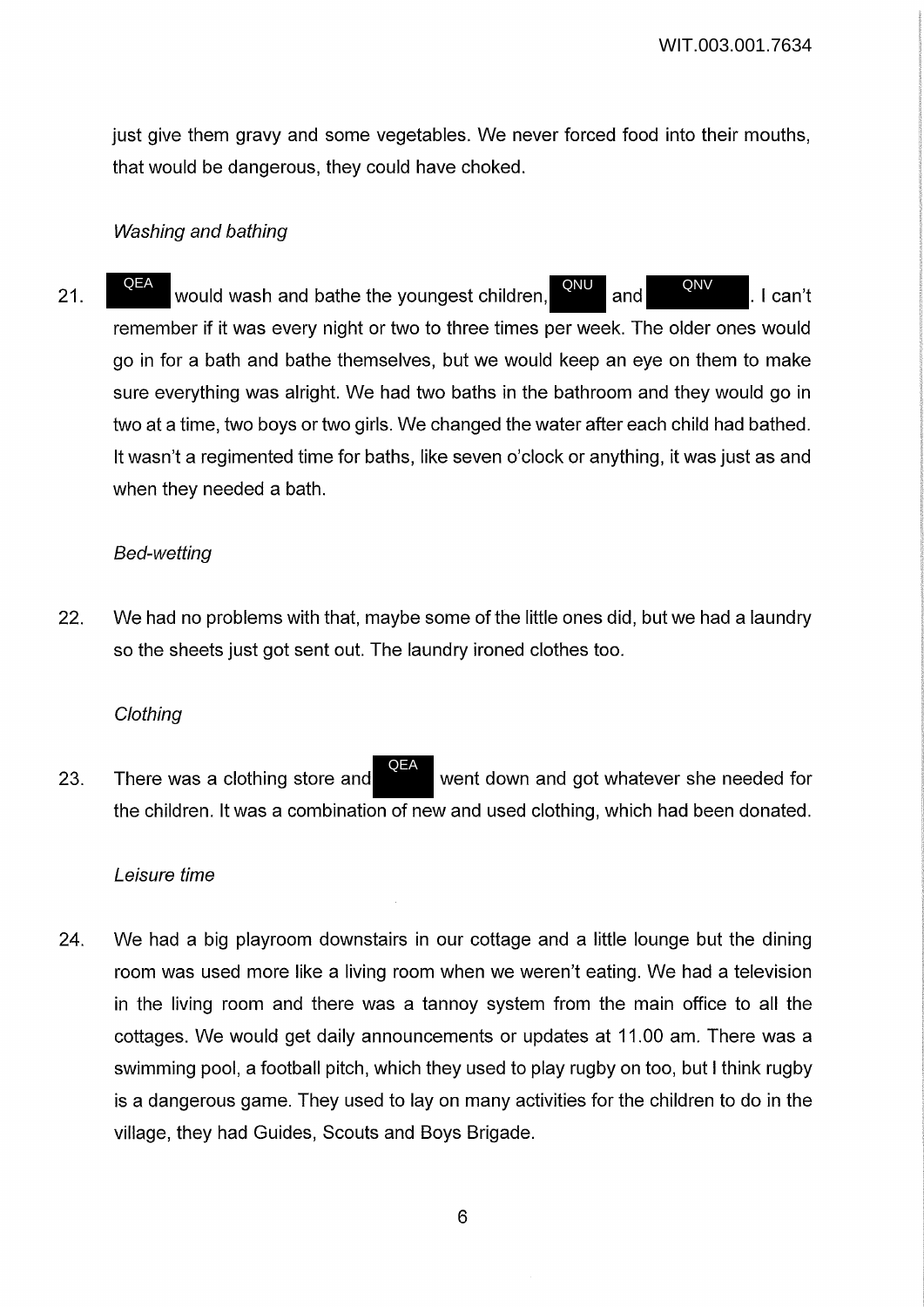- 25. We had books and comics for the children. We got the Beano and Dandy and I think there was a Quarriers library. We had toys, many of which were donated. The children were really encouraged, particularly to read, by us and by the whole Quarriers village in general.
- 26. The children did tend to just socialise with other children in the village. We gave the children pocket money, with the older ones getting more. They just got to spend them in the sweet shop or on comics.

## Trips and holidays

27. I think they laid on organised trips to the cinema and other places. During the summer holidays, we went to Mr Hodge's cottage at Turnberry, next to the golf course. We would take walks across the beach with the children, which was lovely. We had a house in Girvan too, and took the children there.

## **Schooling**

- 28. I can't remember if there was a school uniform but I think there must have been as I remember  $\frac{QDR}{P}$  brother  $\frac{QNS}{P}$  refused to wear a green blazer, because that was the colour for Celtic football club. I think the older children got a bus to a school outside the village. I think they had a school uniform that we must have got from the clothing store. We would help the children with their homework, although sometimes they knew more than I did. brother
- 29. I think it would have been better if all the children had gone to an outside school because I think the village became a bit insular.

### **Healthcare**

30. There was a permanent nurse at Quarriers hospital and the doctor would come if necessary. There were routine immunisations, the doctor would come in to do that and gave the children a check over, and so did the dentist. If there was any accident or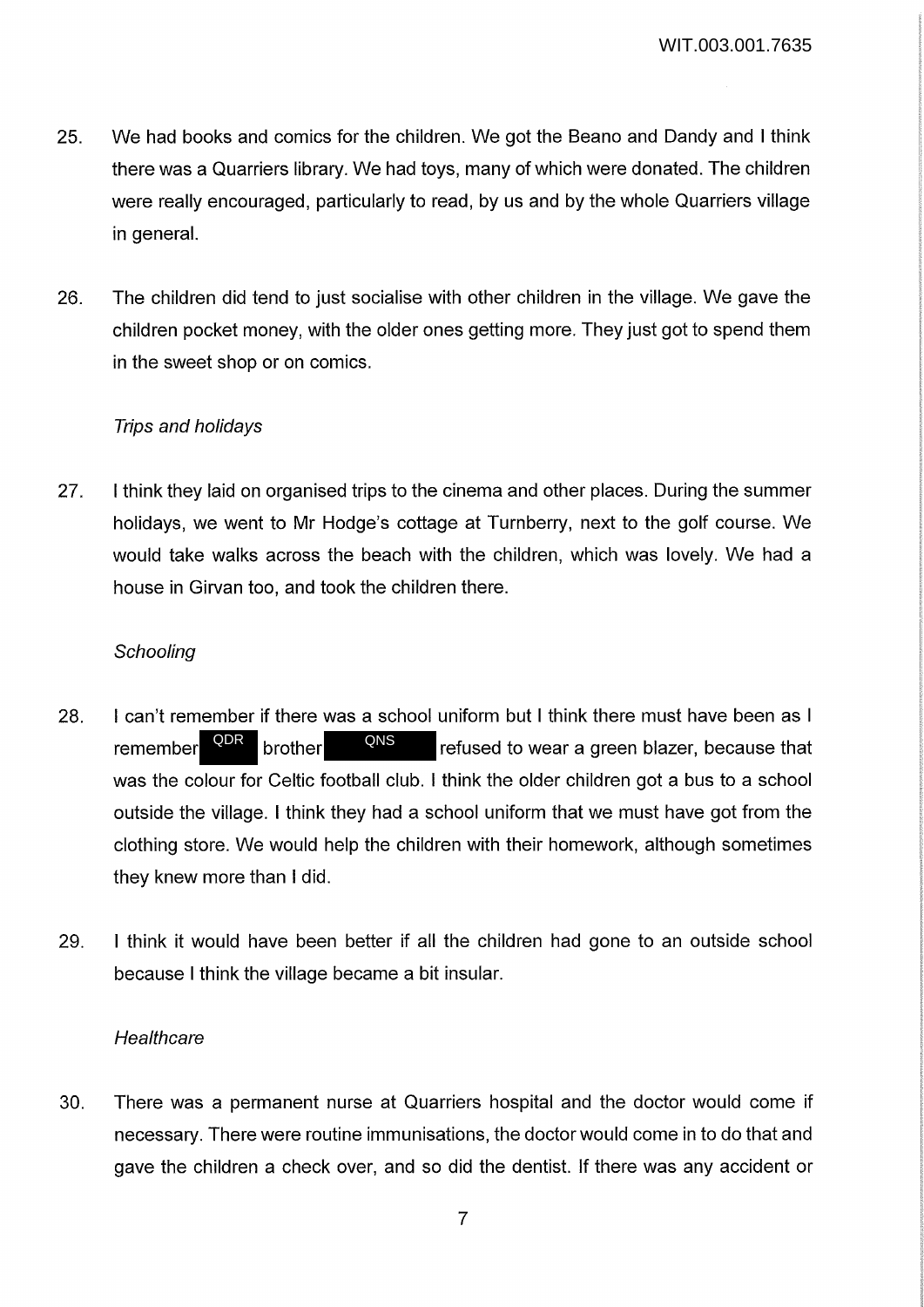emergency, we would go to A and E at Paisley but nothing ever happened with our children. We knew that the hospital was there if we needed it and one of us would take the children up there.

### Religious instruction

31. On Sundays, we all went to church in the village. It wasn't so much that it was mandatory, it's just that everybody went, as if it was a foregone conclusion. stayed at home in the morning and cooked while I took the children to church. went to evensong. It was a lovely old church and we saw it recently on television. They were talking about Quarriers trying to sell the building off and it was  $\blacksquare$  Who was talking about it. **QEA** QNU **QEA** 

#### **Work**

32. The children did little bits and bobs. They might tidy their bedroom, set the table or dry dishes but not peeling potatoes. You didn't have the children round the stove, or anything hot. I think we were told not to do that for health and safety reasons, although this was before the health and safety board. We tried to run it as close as possible to a family home.

#### Running away

33. There was one time that **WAS** went missing, when he was fourteen. It was on New Year's Eve and he was not in his bed, he had gone missing. We phoned the office to report that he was missing and stayed up in the living room. We were very worried. Then **came down and opened the front door and QNS** walked in. He said he had gone to Glasgow to bring in the New Year. <sup>QEA</sup> made him a hot drink, something to eat and got him to bed. The next day we asked him how he got to Glasgow and he said that he had thumbed a lift.  $\overline{QFA}$  told him not to do that again and explained that it was dangerous. We didn't punish him for that. There were never any problems with **QNS** apart from that New Year. QNS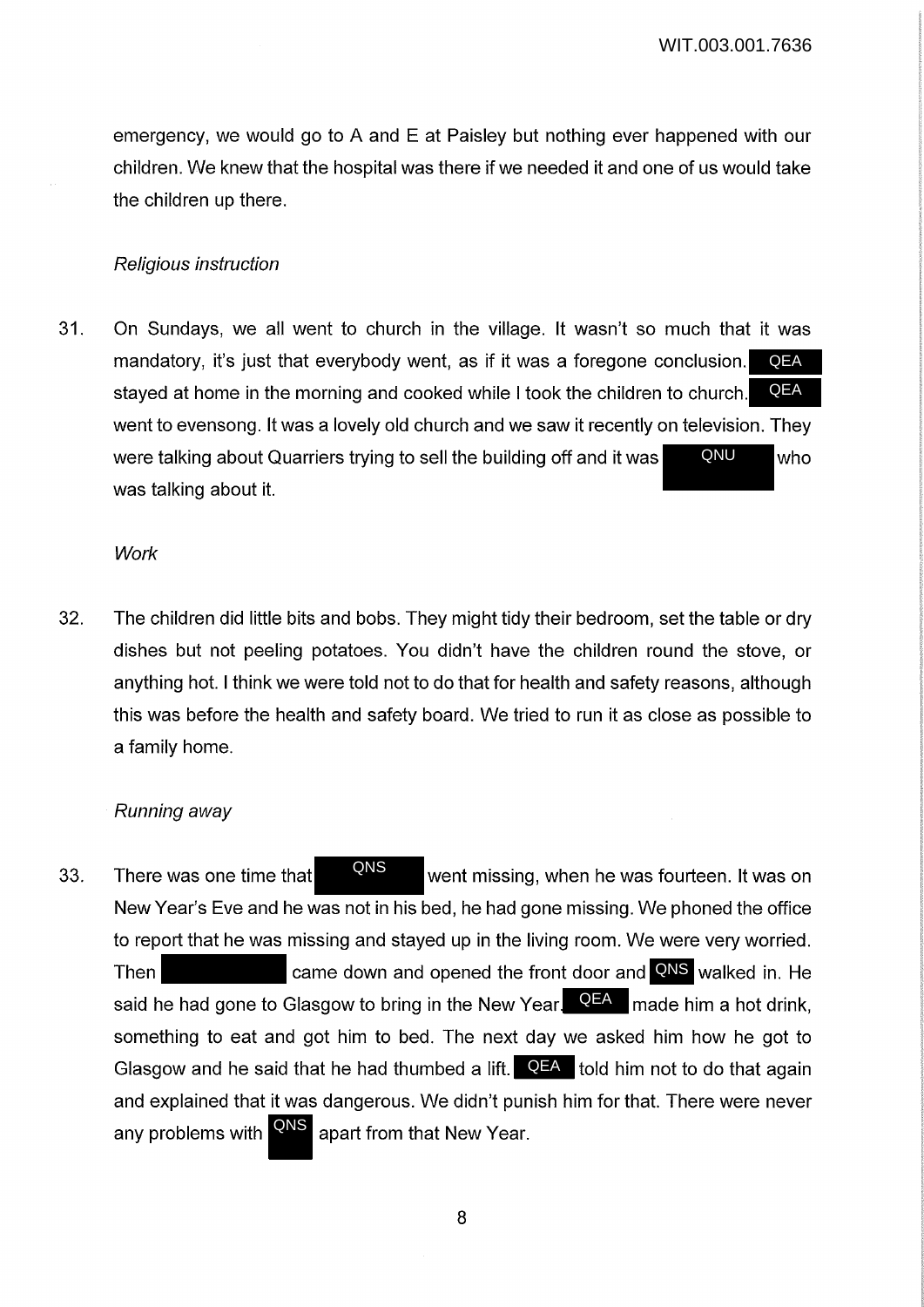## Christmas and Birthdays

- 34. At Christmas, at church, we would deliver toys to be given out by Father Christmas. Every year, Bob Buchanan the chief electrician would dress up as Father Christmas and gave each child a bag of stuff. There was a Panto and a party for the children and QEA made turkey with all the trimmings. We tried to make just like a family Christmas.
- 35. On the children's birthdays,  $\frac{Q_1 Q_2}{Q_2}$  would make a sponge cake, give them a little present, which you could get down in the store, and sing "Happy Birthday" to the younger ones. I can't remember what we did for the older children's birthdays. QEA

### Visitors / Inspections

- 36. People did come in to check on the house, but they would just come in and then go when they had checked whatever they wanted to check. They weren't pre-arranged inspections. They must have had a visitor's book at the main office, before people came down to the cottage. There was very little by way of social work inspections. I can't recall any specific visits from the social work department.
- 37. I think there were checks to make sure we were doing ok. I just can't remember the form they took. If we had a problem, we could go to Mr Mortimer. I think there were probably other government checks, but we didn't know about that.
- 38. There were few visits from the families of the children. The **CALL** father visited, but I don't know what happened to the mum. QNT
- 39. I don't know what happened with **QDR** and **QNS** when they went back to their dad's house. That may have been after we were there. The kids didn't go to visit their parents when we were there.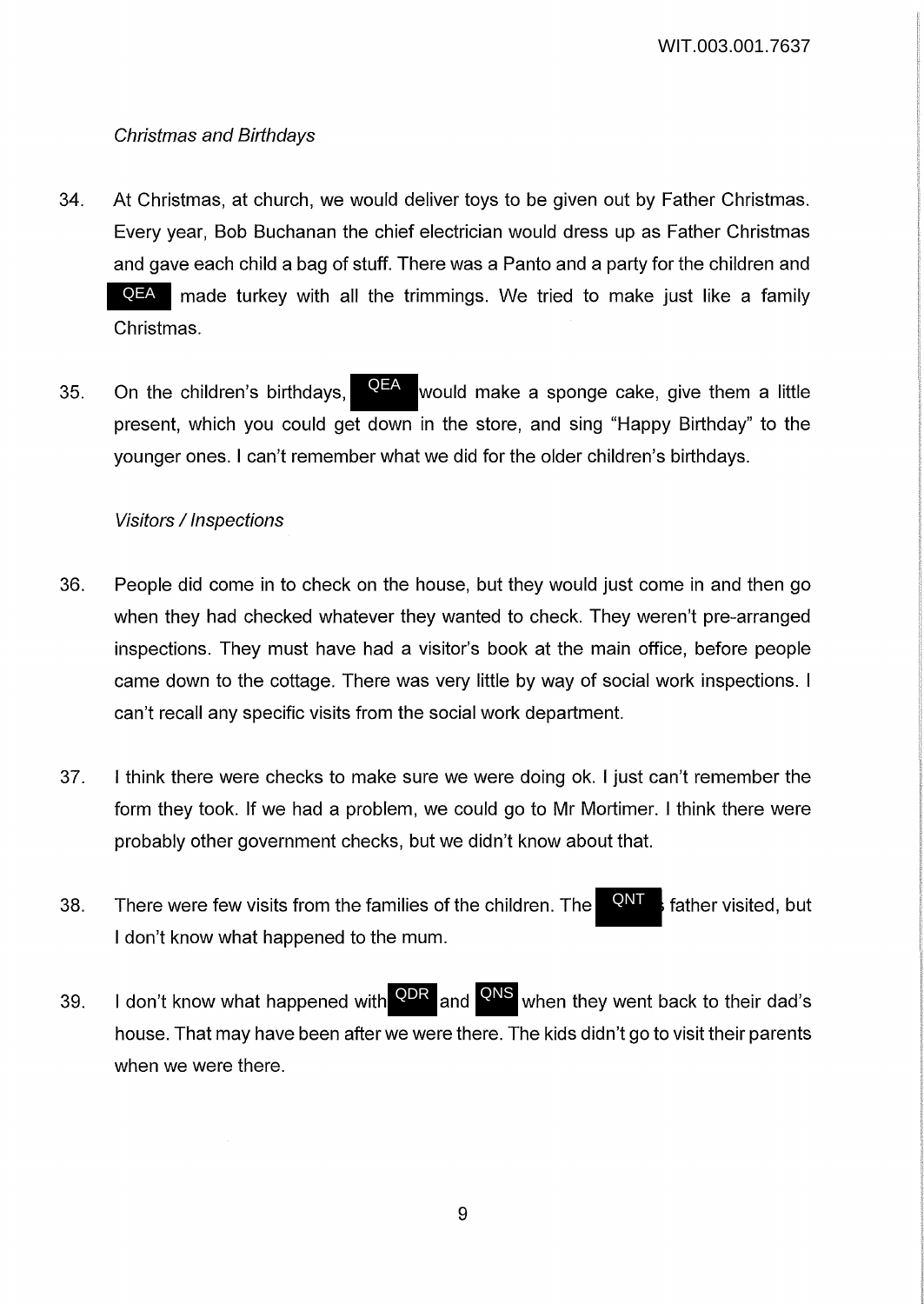40. We didn't get any negative feedback or complaint when we were at Quarriers. Until we were contacted by the Inquiry. I never knew anything about **QDR** making these allegations. We were lucky, we had nice staff, and we never had any problems.

## Discipline and Punishment

- 41. We didn't ever hit the children in our care. There was no corporal punishment. I never hit my own child and I wouldn't do that to any of the children placed with us, we wouldn't put our jobs on the line. If there was any bad behaviour, the child would be sent to bed early, but we never had anything serious happen. I think the children got the belt at school, but I am not aware of any of the children we had being belted.
- 42. The allegation of hitting the children with a wooden spoon is just not true. There was no corporal punishment in our cottage.

### **Abuse**

- 43. We were not aware of any abuse at Quarriers. If there had been a concern on the part of any of our children, they could have come and talked to us about it. was free to speak to us, but she didn't say anything about abuse or anything. Mr Mortimer didn't ever discuss <sup>QDR</sup> making a complaint. A QDR has given a statement to the Inquiry and has claimed that **QEA** forced her to peel potatoes and was angry if she made the peelings too thick. **I deny that, I have no memory of having** any of the children peeling potatoes, unless perhaps  $\mathbb{R}^{n}$  was trying to show them how to cook something. I was the one who peeled the potatoes when I made chips for fish and chips on Fridays. QEA QDR
- 44. has also complained about shoe polishing, but it was the staff in the cottage who would put the shoe polish on the shoes and polish them. The children might help to finish off the polishing, but we didn't let the children put the polish on because there would be too much mess. We didn't have <sup>QDR</sup> or any of the others, polishing big boots. QDR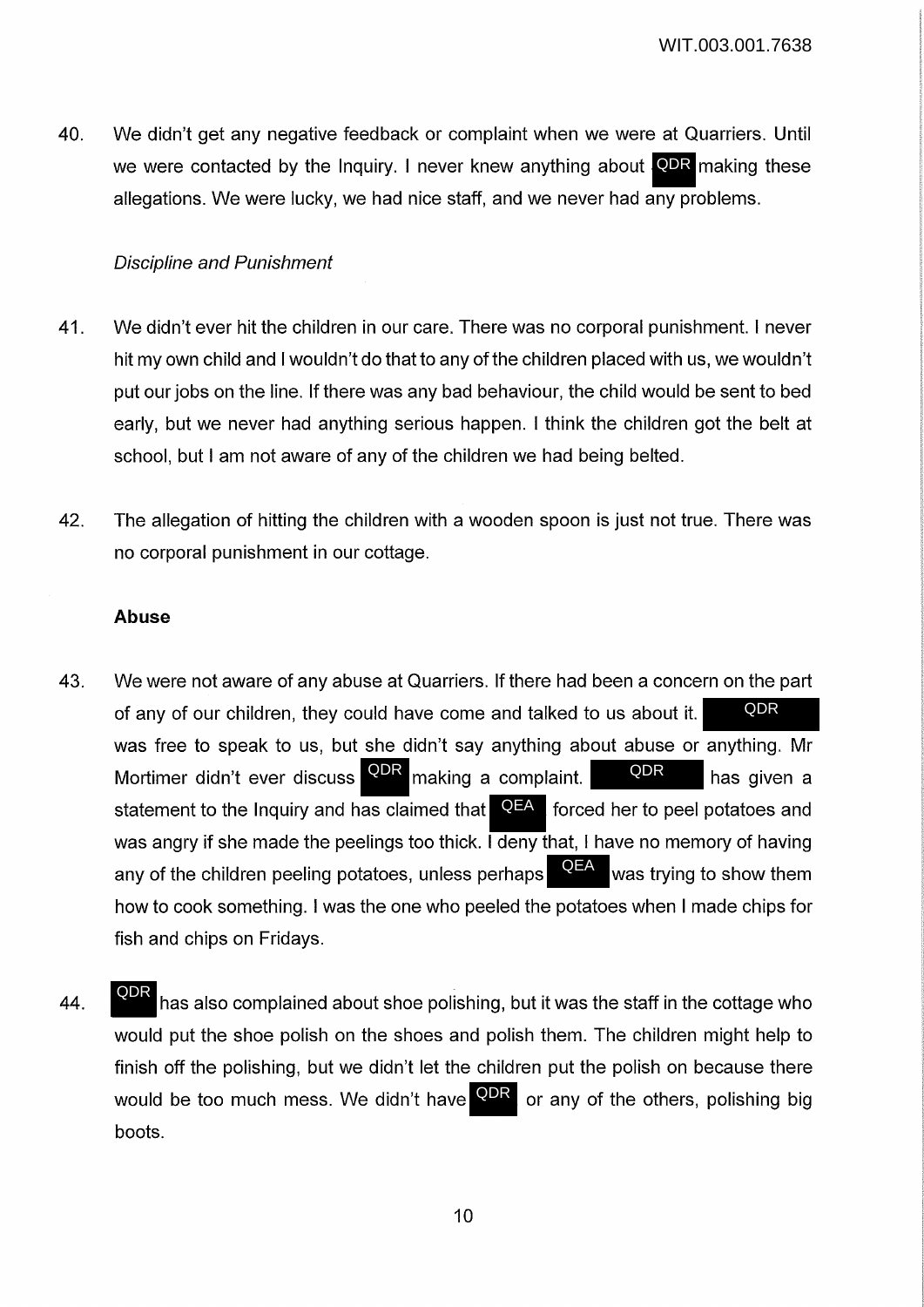- 45. We didn't force that iver, it would be dangerous to try to force food into a child's mouth as they could choke. If any of the children didn't like what we gave them, we would try to encourage them to try it, or give them longer to eat to see if they changed their mind but if they still didn't eat it we would take it away and get them something else. We didn't force **QDR**
- 46. In her statement to the Inquiry,  $\frac{\textsf{QDR}}{\textsf{M}}$  made mention of her teddy bear, but I have no recollection of this. I think <sup>QDR</sup> must have got her teddy at a time before we were there, because she was the youngest child to begin with and then others arrived. I think she may have been jealous of the younger ones because we necessarily had to spend more time caring for them. What I can say, is that anything a child had was theirs. If any of the older ones had something that we thought one of the younger ones might like, it was usually **QEA** would ask the older child if she could give it to the younger, but if they said, "no" that would be it, we wouldn't take it from them.
- 47. I am not aware of **QDR** gong to Overbridge, I have never heard of a place called that, nor can I recall Mr and Mrs <sup>QAX/QCN</sup>
- 48. **ODR** has said that she was raped, and that  $\overline{QFA}$  made her go to the hospital alone. I do not believe this. If  $\sqrt{QDR}$  had said something like that to  $\sqrt{QEA}$ , I am sure she would have taken her and supported her. **QDR** has said that she was thirteen when this happened, but I am sure she was only ten or eleven when we left, so it must have been after our time. QDR
- 49. has also alleged that we were sacked from Quarriers. That is not true. We left after five years due to family reasons and  $\mathbb{R}$  worked in a school for children with special needs and a care home after Quarriers. QDR QEA
- 50. I don't know whom  $\overline{Q}$ PR is referring to as, "the  $\overline{Q}$ HK  $\overline{Q}$ " I can't recall there being a We would just have got new from the clothing store. I can't understand why <sup>QDR</sup> is saying these things. QHK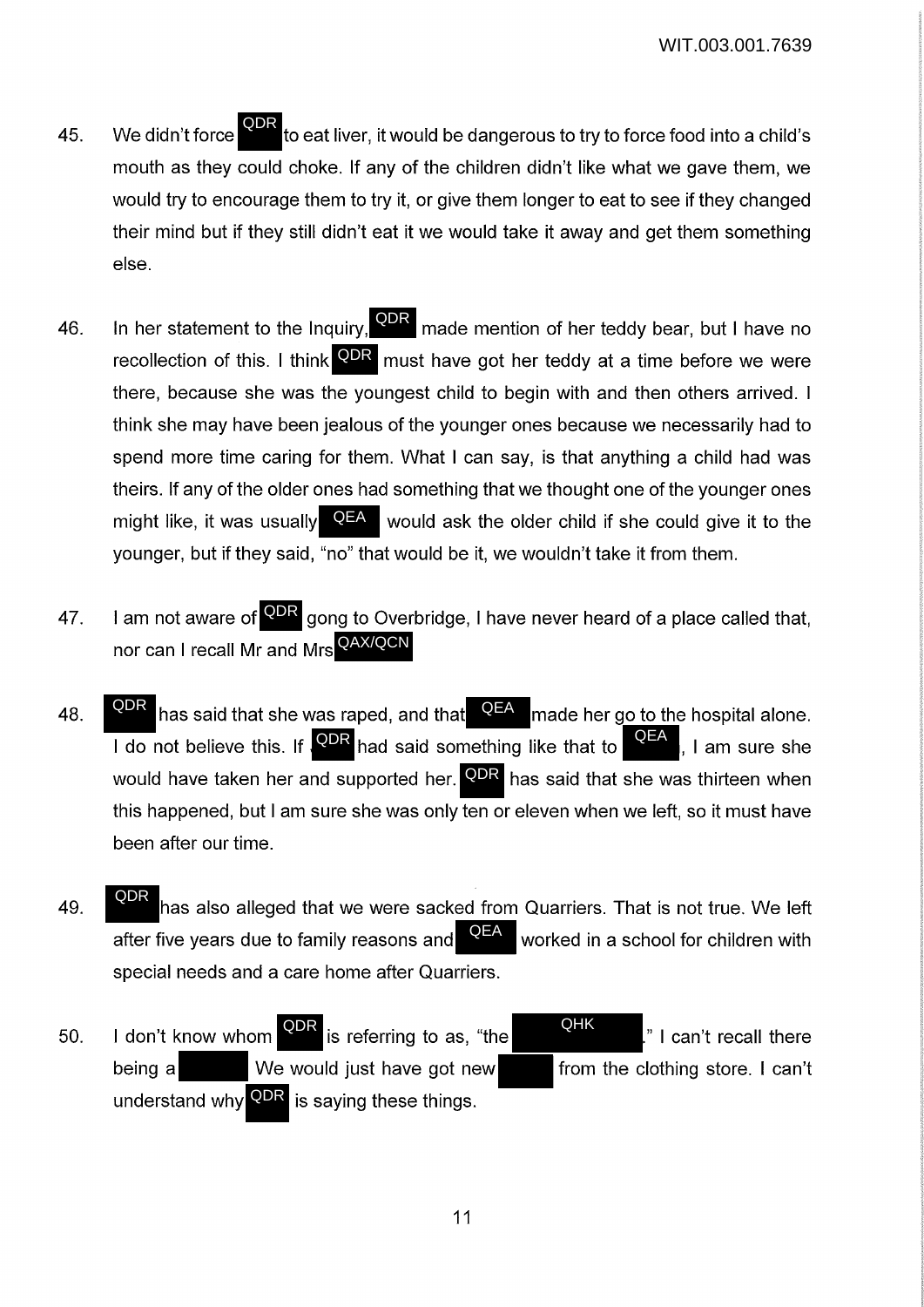- 51. I was not aware of any abuse at any of the other cottages in Quarriers, if I had been aware of anything like that, I would have reported it. You just don't know what goes on behind closed doors. When we saw other house parents, it was just to chat to them outside. We didn't go into each other's houses for a coffee or anything. The people who came to pick up the laundry and other visitors of that type didn't have access to the children. I suppose the tradesmen working in Quarriers would have had access to the children. The electrician was based next to our cottage, and the children were in and out of there all the time. There was no specific system for protecting the children, it was just as if we were living in a normal street.
- 52. The police have never contacted me regarding anything at Quarriers. The first mention of anything was the letter we received from the Inquiry. We were never contacted by Quarriers about any allegations of abuse.
- 53. Was never difficult, she wasn't cheeky, she never ran away, and the relationship between her and her brother **QNS** was good. I never noticed any major change in behaviour. QDR QDR

#### Leaving Quarriers

for ten years.

54. It was very difficult leaving the children but we had to think about our own family needs. My mother was getting older and it was getting difficult for her to make the journey from Heywood Heath to see us. It was becoming too long a journey to see her granddaughter and there was also the fact that our daughter  $\blacksquare$  was coming up to school age. We moved half way between my parents and **QEA** s parents. I worked as a plumber at a building firm in Newcastle and  $\overline{\text{QEA}}$  worked in a school for children with special needs. I became unwell and the doctor said it was from dampness coming up from the river near us, so we moved away. Also, by that time my mother was becoming unwell so we decided to move nearer her and **QEA** got in touch with where she worked before. They offered her a flat so she could cover sick leave or holidays. Then a job came up at Cobham and she worked there